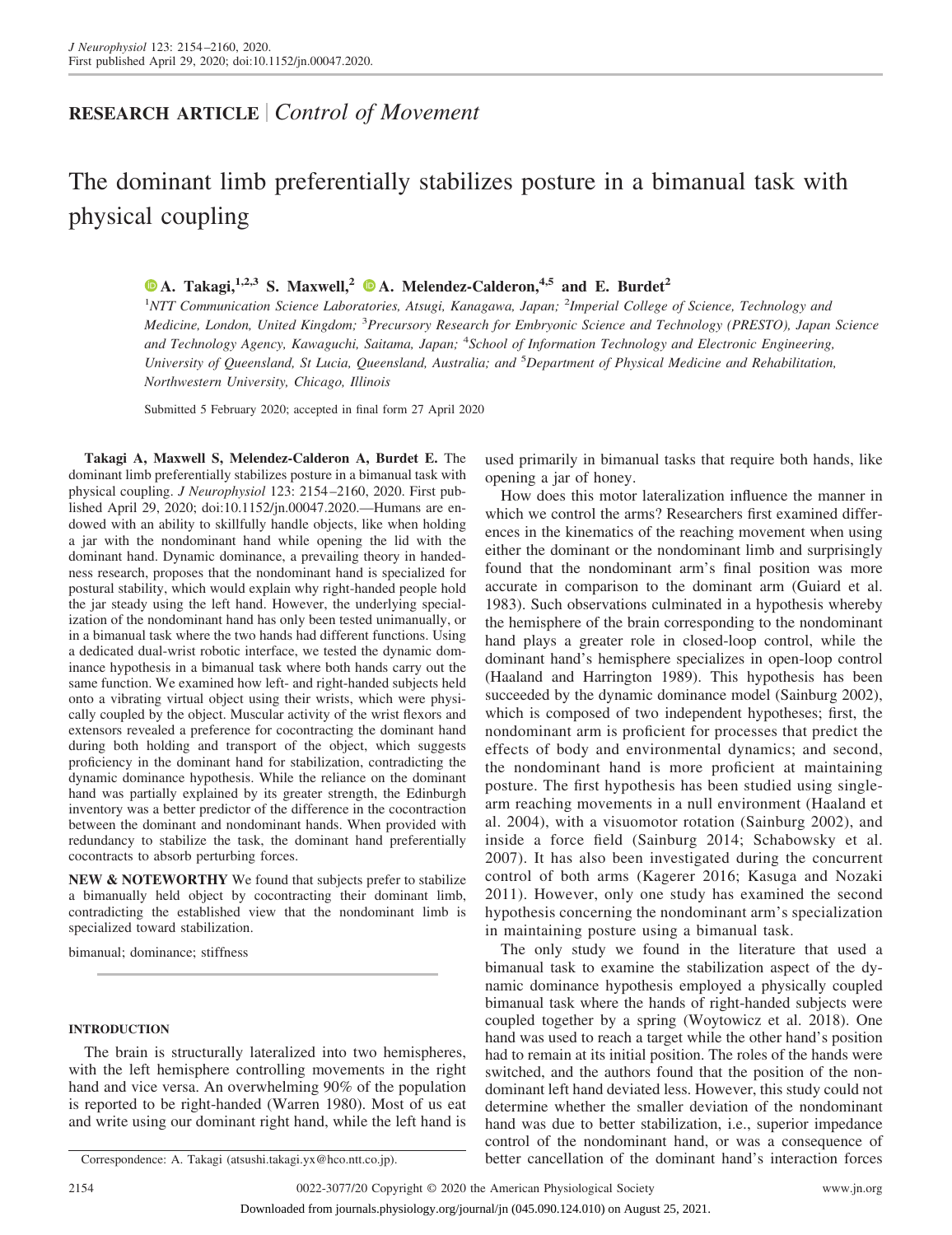using a superior forward model of the dominant hand (Blakemore et al. 1998).

Since posture is maintained via muscular cocontraction, defined as the overlapping muscle activity of an agonistantagonist muscle pair (Fig. 1*A*), measuring the cocontraction may be suitable in analyzing the superior maintenance of posture during a bimanual task. Greater cocontraction results in greater joint stiffness because stiffness increases with muscle activation, and stiffness adds in muscles spanning the same joint (Burdet et al. 2013). Cocontraction can thus help to mitigate external perturbations through a larger restoring force to maintain the joint's position (Hogan 1984).

To assess whether subjects prefer to stabilize their nondominant hand due to its specialization in maintaining posture, we selected a bimanual task where the two limbs have the same function so that we can observe how the subjects share the stabilization between the limbs without imposing a function a priori to each hand. Such a congruent task is to hold and transport a large box using both limbs (Mutalib et al. 2019), like when carrying a large pet carrier with a dog playing inside. When the dog starts wriggling and moving inside the carrier, one must stabilize the system by absorbing the vibrations caused by the dog; otherwise, the carrier will fall. The physically coupled system of the limbs and the held object provides

redundancy to distribute the stabilization of the carrier between the limbs, where the stiffness of both limbs add up (Burdet et al. 2013). The cocontraction of both limbs (see Fig. 1*A*) may be increased equally, or one limb may specialize in absorbing the vibrations. The dynamic dominance hypothesis predicts a preferential increase in the stiffness of the nondominant limb as it should be specialized at maintaining posture.

A dedicated dual-wrist robotic interface was used to implement this physically coupled bimanual hold task (Melendez-Calderon et al. 2011). Thirteen subjects (6 left-handed and 7 right-handed) were recruited to hold and transport a virtual object using wrist flexion and extension. The dynamics of the interaction between the wrists and the object were faithfully recreated using the haptic interface, with a 10-Hz oscillating force perturbation on the virtual object, causing it to vibrate. Would both left-handed and right-handed subjects absorb the vibrations from the object by cocontracting primarily their nondominant wrist? If so, we would expect a cocontraction imbalance, defined as the cocontraction in the left wrist minus that of the right wrist, which is tipped in favor of the nondominant limb. In accordance with the dynamic dominance hypothesis, we predicted that left-handed subjects would have a positive cocontraction imbalance, whereas it should be negative for right-handed subjects.



Fig. 1. Experimental protocol to test the effect of handedness on the difference in cocontraction between the left and right hands. *A*: muscle activity of the flexor and extensor in each wrist was normalized as a function of the isometric torque. Using this normalization, we calculated the cocontraction of the wrist as the minimum overlapping torque between the flexor and extensor muscles. Stiffness adds in muscles spanning a joint, or in limbs acting on the same object, so that we can assess a limb's dominance from its contribution to the total cocontraction. *B*: Subjects were seated in front of a monitor that displayed the positions of the left and right wrists and the object to be held. A dual-wrist robotic interface provided haptic feedback to the subject, giving a physical sense of holding an object. Subjects held the object for 5 s, after which they had to move the object to the direction displayed on the screen (e.g., left indicated here) and release it onto a table. Force perturbations were imposed on the object to elicit cocontraction in the wrists. *C*, *top*: trajectories of the left and right wrists from 3 sample trials are shown from a representative right-handed subject. Trial on *left* had no perturbation, *middle* trial had small perturbations, and *right* trial had large perturbations on the object. *Bottom*: cocontraction of the left and right hands as a function of time. The holding phase was between 2 and 5 s, where subjects had to hold and keep the object at the origin. This right-handed subject preferred to increase the cocontraction of their dominant hand.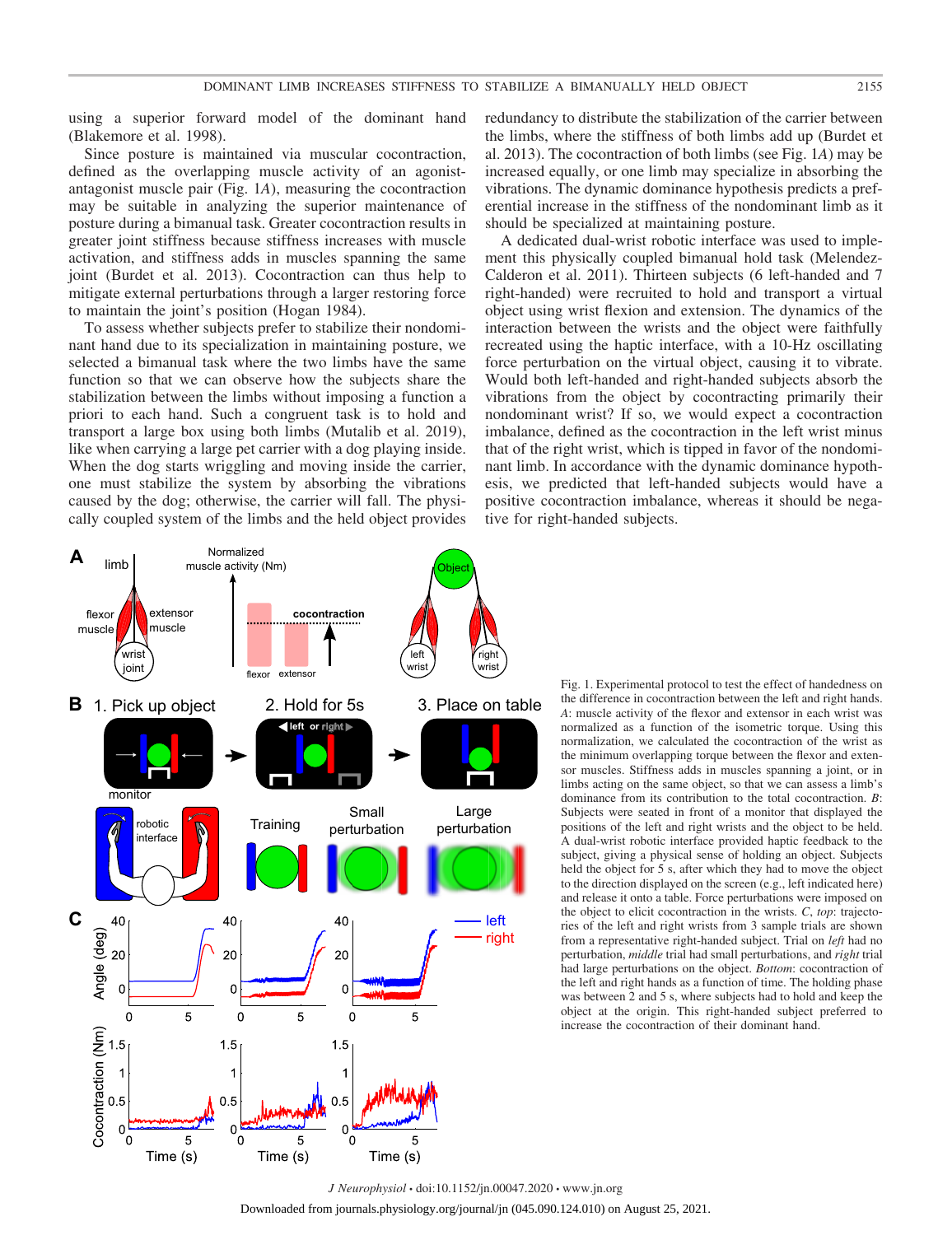#### **MATERIALS AND METHODS**

*Experimental setup.* The study was reviewed and approved by a research ethics committee (IRB) prior to starting the study. All 13 subjects (6 left-handed and 7 right-handed) who participated in the study gave their written informed consent. The handedness of each subject was determined using the 10-item Edinburgh Handedness Inventory (Oldfield 1971). The inventory consisted of 10 items, where the subject had to indicate their preferred hand, e.g., writing. This produces a handedness score between  $-1$  and  $+1$ , spanning the range between left- and right-handedness, respectively. The questionnaire was filled out after the experiment.

The left and right wrists were strapped to a dedicated dual-wrist robotic interface (Melendez-Calderon et al. 2011), which is capable of recording the wrist angle and torque at 1,000 Hz. The fingers and the palm of the hand were strapped to a mold to minimize play between the hand and the interface (Fig. 1*B*).

Surface electromyography (EMG) from the wrist flexor (flexor carpi radialis) and extensor (extensor carpi radialis longus) muscles in the left and the right wrists were measured at 1,000 Hz using the g.GAMMASYS system (g.tec). The envelope of the EMG activity was extracted by filtering the raw EMG using a second-order highpass Butterworth filter with a cutoff frequency of 5 Hz and rectifying, followed by another second-order low-pass Butterworth filter with a 5-Hz cutoff frequency.

*EMG calibration.* The activity of the wrist flexor and extensor muscles in both hands, measured in volts, must be calibrated to obtain a meaningful measure of cocontraction in both wrists. The normalization method consisted of linearly regressing the activity of each muscle as a function of the torque produced by the muscle during isometric contraction (Melendez-Calderon et al. 2015).

Prior to the bimanual task, we asked subjects to produce constant isometric torques against the dual-wrist interface to calibrate the EMG sensors in both the flexors and extensors in each wrist. During the EMG calibration task, the dual-wrist interface was programmed with a stiff position controller (with a feedback gain of  $0.3 \text{ N} \cdot \text{m} \cdot \text{deg}^{-1}$ ) to maintain the positions of the wrist close to  $0^{\circ}$ , which was set to the relaxed position of the wrist before the task.

A calibration trial began by asking the subject to relax both wrists. The subject was then asked to flex by 1 N·m on both wrists. The monitor displayed the desired torque and the current torque exerted by each wrist on the display for 4 s, after which the subject was instructed to relax. After relaxation, the subject was instructed to extend by 1 N·m on both wrists for 4 s. After another relaxation phase, the subject was instructed to maximally cocontract both wrists to keep their position at 0° while the robotic interface perturbed its position with a 2-Hz oscillation. This perturbation encouraged the subject to maximally cocontract the wrists. The perturbation lasted 2 s, but the subject was instructed to maintain maximum cocontraction for an additional 2 s, during which the perturbations were absent. The maximum voluntary cocontraction was measured in the latter 2 s.

The calibration was repeated across four trials to produce flexion and extension torques of {1, 2, 3, 4} N·m. The data from the last 2 s of each flexion and extension phase were used to linearly regress the muscle activity of each muscle against the measured torque. In the following, the subscripts L and R will denote the left and right wrists, respectively. To take an example of our EMG normalization method, the muscle activity  $\mu_{fL}$  from the wrist flexor in the left hand was linearly regressed to obtain an estimate of its flexion torque,

$$
\hat{\tau}_{\text{fL}} = \alpha_{\text{fL}} u_{\text{fL}} + \beta_{\text{fL}},\tag{1}
$$

where  $\alpha_{fL}$  and  $\beta_{fL}$  are the gradient and intercept parameters for this muscle, respectively. Similar linear regressions were carried out for  $\mu_{eL}$ ,  $\mu_{fR}$ , and  $\mu_{eR}$ , which are the muscle activity of the left extensor, right flexor, and right extensor, respectively.

The cocontraction  $\tau_{cL}$  in the left wrist and  $\tau_{cL}$  in the right wrist are calculated using the minimum overlapping flexor and extensor torque (Fig. 1*A*),

$$
\hat{\tau}_{\text{cL}} = \min(\hat{\tau}_{\text{fL}}, \hat{\tau}_{\text{eL}}), \quad \hat{\tau}_{\text{cR}} = \min(\hat{\tau}_{\text{fR}}, \hat{\tau}_{\text{eR}}).
$$
 (2)

The total cocontraction in the left and right wrists is the sum  $\hat{\tau}_{cL}$  + *ˆ*cR (Fig. 1*A*), and the cocontraction imbalance was defined as  $\hat{\tau}_{cL}$  –  $\hat{\tau}_{cR}$ .

The maximum cocontraction in the last 2 s of the maximum cocontraction trials was used to measure the subject's maximum voluntary cocontraction, which was used to assess the strength imbalance between the wrists, defined as the maximum cocontraction of the left minus the right wrist.

*Experimental protocol.* After the EMG calibration, subjects undertook the bimanual task of holding and transporting a vibrating object. The virtual object was rendered with a width of 10°. The object could be held between the two wrists by pressing on it from both sides. The interaction between each wrist (with position  $\varphi$ ) and the object at position  $\theta$  was defined by an interaction torque applied to each wrist in the form

$$
\tau_{\rm L} = -K(\phi_{\rm L} - \min(\phi_{\rm L}, \theta_{\rm L})), \quad \tau_{\rm R} = -K(\phi_{\rm R} - \max(\phi_{\rm R}, \theta_{\rm R})),
$$
\n(3)

where the stiffness of the object was  $K = 0.7$  N·m·deg<sup>-1</sup>. The  $\theta_L$  and  $\theta_R$  were 5° to the left and the right of the object, respectively. Both the angle and the torque are positive in the counterclockwise direction. The left wrist experienced only positive interaction torques when pushing the object from the left, and the right wrist felt only negative interaction torques as it pushed from the right. The object's dynamics evolved according to

$$
I\ddot{\theta} = \tau_{\rm L} + \tau_{\rm R} + \tau_{\rm p} + \mu \dot{\theta}, \qquad (4)
$$

where  $\tau_p$  is the perturbation torque. The moment of inertia  $I = 0.01$ kg·m<sup>2</sup> and the viscous friction coefficient  $\mu = 0.2 \text{ N} \cdot \text{m} \cdot \text{s} \cdot \text{rad}^{-1}$  were kept constant throughout the experiment. The perturbation torque was

$$
\tau_{\rm p} = A \sin(20\pi t),\tag{5}
$$

where *t* is time in seconds, and the amplitude of the perturbation was selected from one of three values  $A \in \{0,1,2\}$  N·m. The perturbation torque had a fixed frequency of 10 Hz.

At the start of every trial, the subject had to position their wrists at  $+10^{\circ}$  and  $-10^{\circ}$  for the object to appear in between the wrists. Once the object was compressed on both sides by an interaction torque of at least 0.2 N·m, the trial was initiated. In the first 5 s, the subject was instructed to hold the object still at its current position of  $0^\circ$ . They were also told where the table would appear, to the left  $(+30^{\circ})$  or the right  $(-30^{\circ})$ . The object had to be transported a distance of 30 $^{\circ}$  from the start to the table position. The table's position was randomly determined every trial by a coin flip and appeared after 5 s. The subject had to drop the object onto the table by reducing the interaction torque on the object from both sides to a value below 0.2 N·m.

In the first 20 trials,  $A = 0$ . This served as a training phase for subjects to become accustomed to the task. In the next 20 trials,  $A =$ 2 N·m such that perturbation torques with an amplitude of 1 N·m were added to the object, causing it to vibrate. In the final 20 trials, the perturbation torque amplitude was  $A = 2$  N·m.

*Data analysis.* The angles of the left and right wrists were highpass filtered with a second-order Butterworth filter using a cutoff frequency of 9 Hz to extract the displacements caused by the object's vibrations, which were at 10 Hz. The absorption imbalance was defined as the mean absolute deviation in the right minus the left wrist averaged over one trial.

The total cocontraction, the cocontraction imbalance and the oscillation imbalance were calculated only when the object was being held during the first 5 s of the task. The first 2 s of the data were removed from the analysis as the amplitude of the oscillation only reached its maximum after 2 s.

Spearman's correlation analysis was run to assess the relationship between the cocontraction imbalance and the absorption imbalance,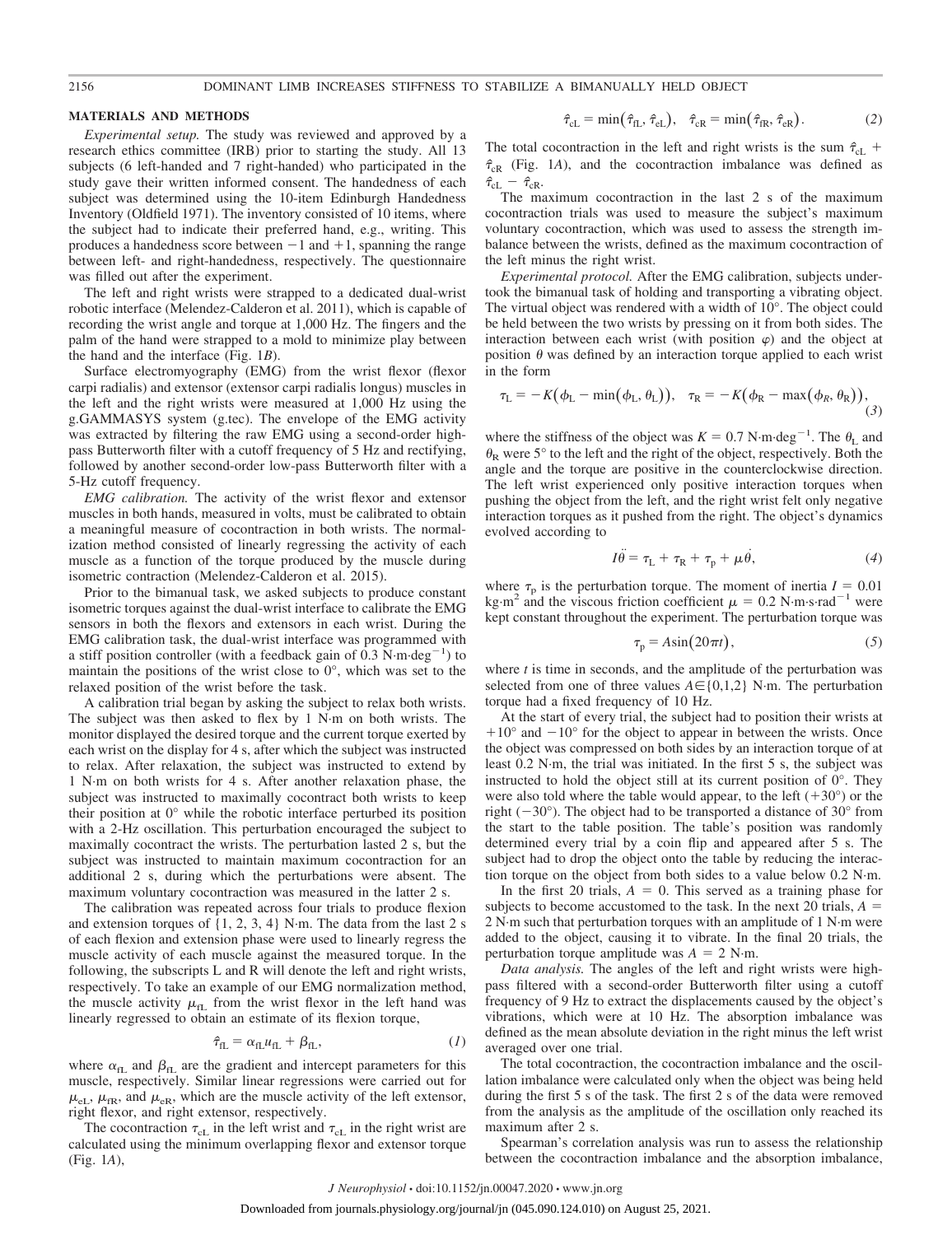and to analyze the correlation between the cocontraction imbalance with the handedness and the strength imbalance.

#### **RESULTS**

We first examined some representative trials to understand how the vibrating object influenced the total sum of the cocontraction of the left and right wrists during the bimanual task. The time-series of the angles of the left and right wrists are shown in Fig. 1*C*, *top*, from a representative right-handed subject. The data are from a training trial (Fig. 1*C*, *left*), a trial where the object had small vibrations (*middle*), and a trial with large vibrations (*right*). The direction of the movement was different in each trial as the location of the table was randomized, but these sample trials were selected to show movements in the same direction for comparison purposes.

The mean position of the wrists corresponds to the location of the object, which remained stationary around the 0° position for the first 5 s as the subject was instructed to do so. After 5 s, the table appeared to the left or the right, and the subject was allowed to move and drop the object onto the table. The 10-Hz sinusoidal torque perturbation was transmitted from the object to the left and the right wrist of the subject, causing both wrists to oscillate at this frequency. Since the vibrations were largest in the trial of Fig. 1*C*, *top right*, the oscillations of the wrists were also greatest in this trial.

The total cocontraction of the left and right wrists was greatest when large vibrations were imposed on the object (Fig. 1*C*, *bottom*). The cocontraction of the right hand was also greater than that of the left. The cocontraction imbalance, i.e., the left wrist's cocontraction minus the right wrist's cocontraction, was negative in this trial. This right-handed subject preferred to cocontract the dominant limb when holding an oscillating object.

By plotting the cocontraction imbalance as a function of the total cocontraction (see MATERIALS AND METHODS for how these values were derived), we could assess how each subject chose to distribute their cocontraction across their wrists while holding the vibrating object.

Figure 2*A* shows the cocontraction imbalance from two representative subjects, one left-handed and the other righthanded. Each plot shows the mean data from one trial, and the left and right arrowheads indicate the direction that the table appeared after the holding phase. The colors denote the handedness, with blue corresponding to the left-handed and red to the right-handed subject. The direction of the subsequent movement after the holding phase had no effect on the cocontraction imbalance in all of our subjects. As such, all the data were pooled together for each subject in subsequent analyses.

Figure 2*B* shows the cocontraction imbalance versus the total cocontraction (for individual fits, see Supplemental Fig. S1; all Supplemental material is available at [dx.doi.org/](http://dx.doi.org/10.6084/m9.figshare.11796654) [10.6084/m9.figshare.11796654\)](http://dx.doi.org/10.6084/m9.figshare.11796654). Each line is a linear fit on one subject's data. The cocontraction between the left and right wrists was not evenly distributed for most of our subjects. Furthermore, left-handed subjects had increasingly positive cocontraction imbalance as total cocontraction increased. Recall that positive cocontraction imbalance implies a greater cocontraction on the left wrist compared with the right. All left-handed subjects increased the total cocontraction of their wrists by primarily increasing the cocontraction of their dominant left hand. The same trend was observed in the righthanded subjects, who preferred to increase the cocontraction of their dominant right limb. This negative cocontraction imbalance grew more acute with greater total cocontraction. The cocontraction data suggests that the subjects in the bimanual holding task preferentially increased the cocontraction of their dominant hand, contradicting our hypothesis.

If the cocontraction is related to the stiffness of the wrist, i.e., its postural stability, the displacement of the dominant wrist should be smaller than that of the nondominant one at the frequency of the vibration. The absorption imbalance value, defined as the oscillation of the right wrist minus the left wrist, was regressed as a function of the total cocontraction (see Supplemental Fig. S2).

Figure 2*E* shows the absorption imbalance as a function of the total cocontraction. Positive absorption imbalance implies greater absorption in the left wrist. Once again, the blue colors denote left-handedness and red colors, right-handedness. The absorption imbalance grew increasingly positive with total cocontraction for left-handed subjects, whereas the opposite trend was observed in right-handed subjects. This implies that the dominant wrist absorbed more oscillations than the nondominant one in both left- and right-handed subjects. These observations are in line with the cocontraction imbalance.

We took the slopes of the cocontraction imbalance (from Fig. 2*B*) and the slopes of the absorption imbalance (from Fig. 2*E*) and plotted them against one another in Fig. 2*F*. A Spearman's correlation was run to assess the relationship between the two, which uncovered a positive correlation between them  $(r_s = 0.69, P = 0.01)$ . Greater cocontraction in one wrist therefore resulted in greater absorption of the oscillations from the object.

Finally, we examined how the cocontraction imbalance was related to the handedness and the strength imbalance between the wrists. The strength imbalance is defined as the maximum cocontraction in the left minus the right wrist (see MATERIALS AND METHODS). We first plotted the slope of the cocontraction imbalance during the holding and transport phases, separately, as a function of handedness (Fig. 3*A*). A Spearman's correlation on these data revealed a significant negative correlation between the two quantities  $(r_s = -0.80, P = 0.001$  during holding,  $r_s = -0.83$ ,  $P \le 0.001$  during transport), implying that the hand dominance was highly correlated with the cocontraction imbalance in both the holding and transport phases. Another Spearman's correlation analysis was carried out to investigate the relationship between the strength imbalance and the cocontraction imbalance (plotted in Fig. 3*B*), which was found to be positively correlated ( $r<sub>s</sub> = 0.63$ ,  $P = 0.025$ ). Both the handedness and the strength imbalance could predict the distribution of the cocontraction between the wrists when holding onto a vibrating object bimanually, but the correlation was higher between the handedness and the cocontraction imbalance than between the strength imbalance and the cocontraction imbalance.

#### **DISCUSSION**

Most studies on bimanual movements have tested decoupled tasks where the hands were not physically linked (Ivry et al. 2004; Peters and Durding 1979; Swinnen et al. 1996) or were coupled visually (Diedrichsen 2007). To our knowledge, this is the first study that has investigated the bimanual control of a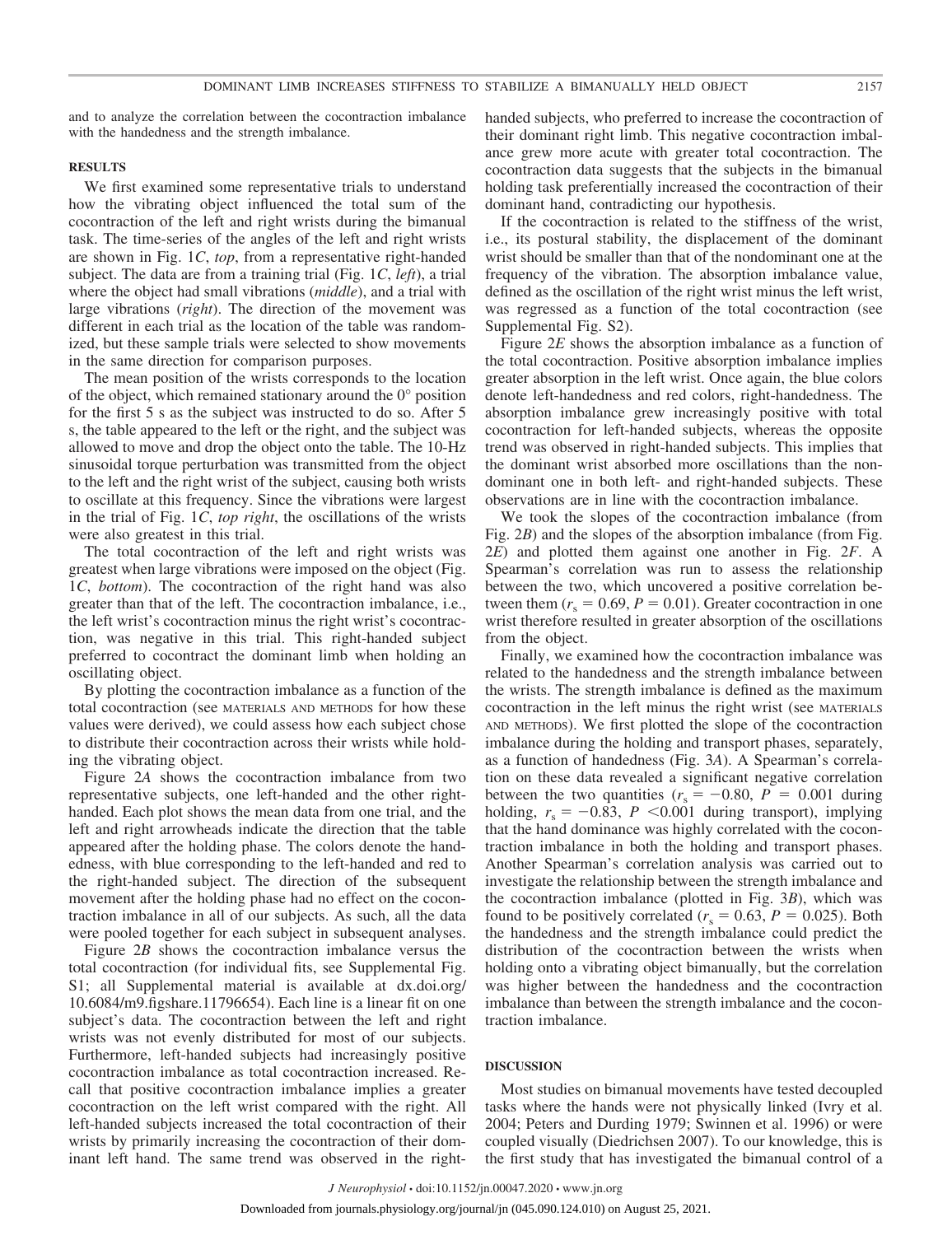Fig. 2. Direction of the subsequent movement had no effect on the cocontraction imbalance during the holding phase, but the handedness did. *A*: cocontraction imbalance is plotted as a function of the total cocontraction from representative left-handed and right-handed subjects (color denotes handedness). Arrowheads are the data averaged across each trial, and their directions indicate where the table appeared after the holding phase. No difference was observed in the cocontraction imbalance due to the direction of the subsequent movement. *B*: cocontraction imbalance in the holding phase for all subjects ( $n =$  no. of subjects). Cocontraction imbalance was calculated in all trials and was collected for each subject for linear regression as a function of the total cocontraction. Each line is from 1 subject, with the blue or red color denoting the subject's leftor right-handedness, respectively. Both leftand right-handed subjects appear to preferentially cocontract their dominant hand when increasing the total cocontraction. *C*: cocontraction imbalance in the transport phase, which resembled the imbalance observed in the holding phase. Subjects did not switch to cocontracting their nondominant wrist when transporting the object to the target position. *D*: oscillations in the left and right wrists are plotted from 2 sample trials, one from a left-handed and the other from a righthanded subject. Size of the oscillation is noticeably different between the left and right wrists due to the difference in cocontraction between them. *E*: oscillation imbalance for all subjects is plotted as a function of the total cocontraction of the wrists. Oscillation of the nondominant hand appears to increase relative to that of the dominant one as the total cocontraction increases, resembling the cocontraction imbalance. *F*: slope of the cocontraction imbalance is plotted as a function of the slope of the oscillation imbalance. Each data point corresponds to 1 subject. A negative correlation was found between these 2 variables, implying that an increase in dominant hand cocontraction resulted in less oscillation in the dominant hand.



dynamic object through physical coupling of the hands. Our dedicated dual-wrist robotic interface enabled us to examine how the stability of the system was increased both via the cocontraction of the wrists, which was measured via normalized muscular electromyography and (independently) with the kinematic oscillation of each wrist.

The dynamic dominance model has two hypotheses concerning the control of the dominant and nondominant hands. While many studies have investigated the dynamic superiority of the dominant hand, few have examined the hypothesis that the nondominant hand is superior at maintaining posture. In our task requiring the stabilization of a vibrating object, we hypothesized that the nondominant wrist would be mainly responsible for the stabilization and would thus provide a majority of the total cocontraction observed in both wrists. Contrary to our hypothesis, both left- and right-handed subjects preferred to cocontract their dominant wrist when holding onto a vibrating object. This cocontraction imbalance grew larger in most subjects as the total cocontraction increased. The slope of the cocontraction imbalance as a function of the total cocontraction was used to assess the bias in cocontracting one of the wrists. As a fraction of the total cocontraction of both wrists, the dominant wrist contributed 70  $\pm$  8% (population mean and SE) toward it, with the rest being provided by the nondominant wrist. This was corroborated by the absorption of the oscillations from the object, which was greater in the dominant wrist.

Although the cocontraction and the absorption imbalance scores are related, absorption of the oscillations is affected by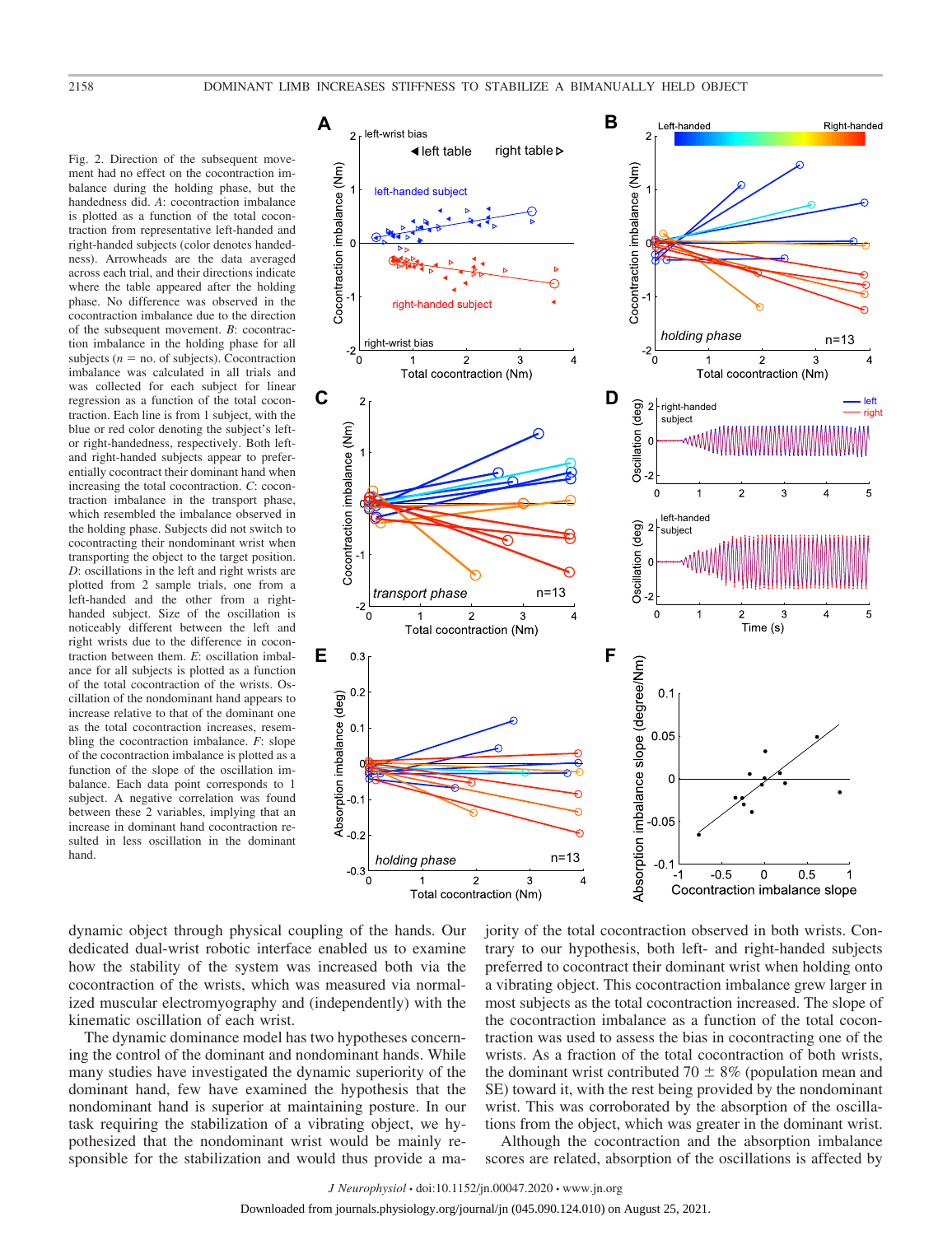

Fig. 3. Handedness and the relative strength between the hands could predict the cocontraction imbalance. *A*: cocontraction imbalance slope in both the holding and transport phases as a function of the handedness. Both left-handed and right-handed subjects preferred to cocontract their dominant hand during both phases. *B*: slope of the cocontraction imbalance as a function of the strength imbalance between the hands, revealing that the stronger hand showed some preference in cocontraction. *C*: strength imbalance as a function of the handedness, showing that our left-handed subjects had equally strong hands, whereas our right-handed subjects had a stronger right hand.

both active (reflexive and nonreflexive) and passive components, such as inherent viscoelastic properties of muscle, tendons, and tissue around the joint, in addition to the limb's inertia. In contrast, cocontraction measured by EMG is minimally affected by the passive components. Therefore, the cocontraction imbalance may be better suited toward understanding the strategies adopted by the central nervous system during postural stabilization.

The 10-item Edinburgh handedness questionnaire was used to assess the handedness of our subjects. This metric of handedness was a good predictor of the cocontraction imbalance, as both left-handed and right-handed subjects increased the cocontraction of their dominant hands to have greater total cocontraction. The relative strengths of the wrists, which was determined by the maximum cocontraction, was also correlated with the cocontraction imbalance, but not as much as the handedness. This was because our left-handed subjects had equally strong left and right wrists (Fig. 3*C*). On the other hand, right-handed subjects had a significantly stronger dominant wrist. These results are in accordance with previous studies that measured the maximum grip strengths of left- and right-handed subjects (Armstrong and Oldham 1999; Incel et al. 2002). This difference in dominant hand strength between left- and right-handed subjects is attributed to society's rightleaning nature, such that left-handed individuals must learn to use both hands in daily living. The right-handed bias of society effectively pushes left-handed individuals to become more right-handed. This could explain why the handedness, and not the strength of the wrists, is more correlated with the cocontraction imbalance.

How do we explain the discrepancy between our results with those from previous experimental studies supporting the nondominant limb's superiority at maintaining posture? There are two issues with the studies that purportedly found greater ability to maintain posture. The first is that these studies examined the kinematic features of the movement to make assertions about the nondominant arm's heavier reliance on impedance control (Haaland et al. 2004; Schabowsky et al. 2007; Wang and Sainburg 2007; Yadav and Sainburg 2014). For an impedance control framework, estimating the changes in impedance requires more than kinematics, either through the use of force or position perturbations, or via measurements of muscular cocontraction. As such, kinematics alone cannot be

utilized to estimate or infer differences in the arm's stiffness between the dominant and nondominant limbs. The second issue is that different populations of subjects were used to assess the reaching movement of the dominant and nondominant limbs. Within-subject comparisons were not made in any of these studies. Only one study has tested the dynamic dominance hypothesis in a within-subject design using a physically coupled bimanual task (Woytowicz et al. 2018). The authors comment that their results cannot determine whether the nondominant hand was greater at stabilizing posture, since they could be explained by better prediction and cancellation of the dominant hand's motor actions (Blakemore et al. 1998).

Our task aimed to fill this gap in the handedness literature by giving subjects the redundancy to stabilize the system and distribute the stabilization between the hands as they preferred. If the nondominant limb was superior at stabilizing posture, subjects should have preferentially cocontracted their nondominant wrist to stabilize the vibrating object. We avoided a confound in the interpretation of our results since the 10-Hz vibrations on the object could not be attenuated via predictive mechanisms, as muscle activations in the wrist cannot exceed 4 Hz. Both the muscular cocontraction and the absorption of the oscillations demonstrate that the dominant wrist had higher stability and stiffness than the nondominant wrist during our task. During the holding and transport of a bimanually held object, the dominant hand seemingly prefers to cocontract and stabilize the object.

#### **GRANTS**

This work was supported by Japan Science and Technology Agency Grant JPMJPR18J5 (Atsushi Takagi) and by the EC grants CONBOTS ICT 871803 (Etienne Burdet) and REHYB ICT 871767 (Etienne Burdet).

#### **DISCLOSURES**

No conflicts of interest, financial or otherwise, are declared by the authors.

#### **AUTHOR CONTRIBUTIONS**

A.T., S.M., A.M.-C., and E.B. conceived and designed research; A.T. and S.M. performed experiments; A.T. and S.M. analyzed data; A.T., S.M., A.M.-C., and E.B. interpreted results of experiments; A.T. prepared figures; A.T. drafted manuscript; A.T., S.M., A.M.-C., and E.B. edited and revised manuscript; A.T., S.M., A.M.-C., and E.B. approved final version of manuscript.